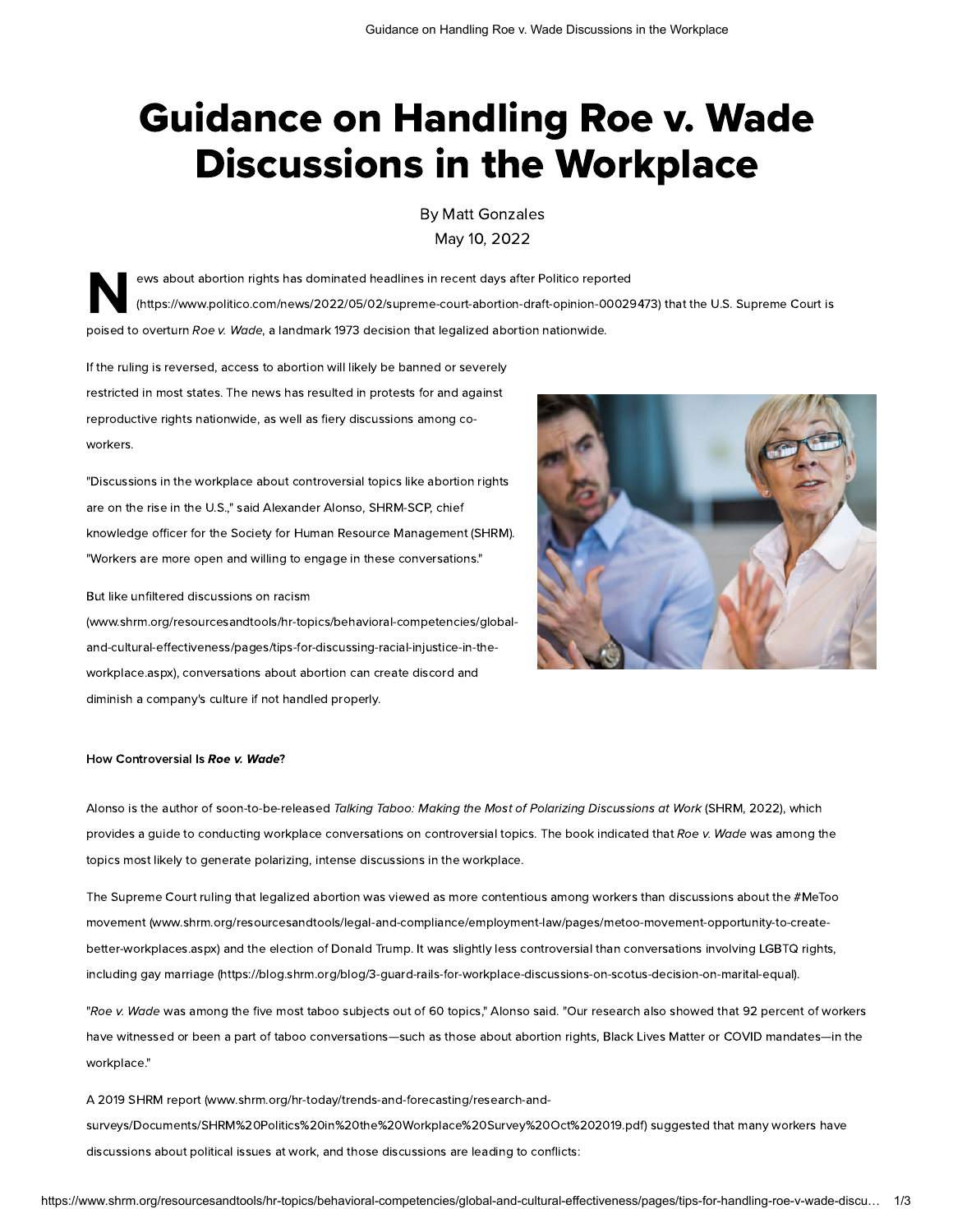#### Guidance on Handling Roe v. Wade Discussions in the Workplace

- 56 percent of U.S. employees said politics and the discussion of political issues have become more common in the last four years.
- 42 percent have personally experienced political disagreements in the workplace.
- 34 percent said their workplace is not inclusive of differing political perspectives.
- 12 percent have personally experienced political-affiliation bias.

## How Should Companies Respond?

At Bank of America, a broad team of employees will gather to discuss what the company can do if Roe v. Wade is struck down, said Brian Moynihan, CEO and chairman, speaking on "Good Morning America."

"It's the settled law of the land. We believe people should have that access," Moynihan said, adding that his opinion does not reflect that of all the company's 200,000 U.S. employees.

"I could have a personal point of view, but that's not what we do," he said. "The question is, 'Can our people be effective? Can they serve our customers well?' That's how we take it."

Cara Pelletier, senior director of diversity, equity and inclusion for 15Five, a performance management software company in San Francisco, agreed that facilitating rather than discouraging political or racial discussions in the workplace is the best approach.

"Your employees are whole people, whether they're at work or not," she said. "Their personal fears and concerns don't take business hours off."

But some employers have banned workers from using internal social media outlets for political, racial or religious conversations. Rob Wilson, president of HR consulting firm Employco USA, said that organizations can ask employees to limit their communications to workrelated matters when using company software.

Wilson noted that some political discussions are protected by labor laws. However, banning employees from having conversations on sensitive topics like abortion rights becomes more difficult when those conversations are held in the break room or elsewhere at work.

"It's harder to create a culture where those types of conversations aren't allowed but you're still fostering free speech and letting employees be individuals," he said.

## Tips for Facilitating Civil Discussions

HR professionals and people managers are responsible for creating and maintaining a civil work environment.

Companies should provide guidance on how to have conversations about politics in the workplace and facilitate conversations to ensure they are cordial. Amber Clayton, senior director of HR Knowledge Center operations for SHRM, provided tips for workers to consider when discussing hot-button topics like abortion rights:

Commit to having the conversation. Before having a conversation, think through what you want to talk about, why you want to talk about it and the desired outcome.

Get into the right mindset. Be sure to check any preconceptions and assumptions at the door, including your own unconscious biases.

Begin the conversation by setting the stage. Explain why you are interested in your colleague's views and what the outcomes might be.

Listen to understand, not to solve. Ask good questions and process the conversation so that you fully understand your colleague's views and ideas.